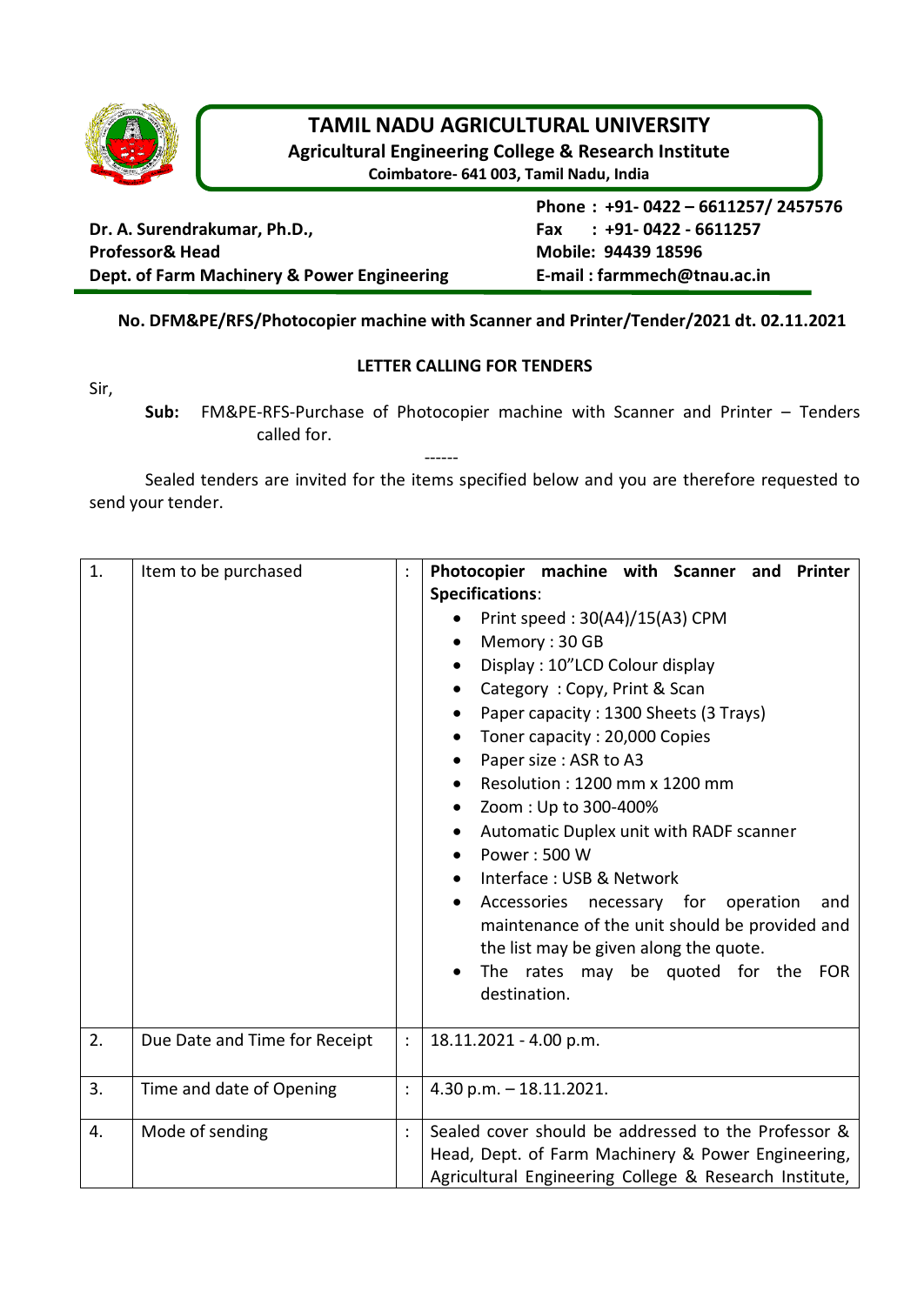|    |                        |                      | Tamil Nadu Agricultural University, Coimbatore-3.   |
|----|------------------------|----------------------|-----------------------------------------------------|
|    |                        |                      | Cover may be super scribed as "Tender for           |
|    |                        |                      | Photocopier machine with Scanner and Printer due    |
|    |                        |                      | on 18.11.2021"                                      |
| 5. | <b>Tender Fee</b>      | $\cdot$<br>$\bullet$ |                                                     |
| 6. | <b>EMD</b>             |                      | Rs.1200/- Demand draft drawn in favour of The       |
|    |                        |                      | Professor and Head, Dept. of Farm Machinery & Power |
|    |                        |                      | Engineering, AEC&RI, TNAU, Coimbatore-3.            |
| 7. | Validity of the tender | $\bullet$            | Tender should be valid up to 3 Months               |

## 8. Conditions:

- i. The rate and the taxes thereon if any should be furnished separately.
- ii. The amount should be shown both in figures and in words. Corrections if any should be attested property. Tenders with corrections not attested will be rejected.
- iii. Tender should be furnished for the exact specifications as given in this letter. Tenders not in accordance with the specification will be rejected. **In the case of equipments, the relevant brochure / pamphlet of the equipment containing the futures and specifications should necessarily be attached with the Tender / Tender.**
- iv. The supply should be effected within 30 days from the date of purchase order.
- v. Warranty period should be indicated. Warranty of 3 years is essential.
- vi. After warranty condition for AMC should be indicated.
- 9. If the successful tender fails to supply the item within the stipulated time, the EMD will be forfeited apart from initiating further action for consequential loss if any to the Tamil Nadu Agricultural University.
- **10.** Tender shall be furnished in the prescribed format enclosed in the tender document duly signed by the tenderer accepting the condition and the tender format shall be sent. **Tender not furnished in the prescribed format itself will be rejected.**
- 11. Tenderer may be present or send their representative on the date of opening. The under signed have the right to accept (or) reject any tender without assigning any reason thereof.

## **Professor and Head Dept. of Farm Machinery & Power Engineering**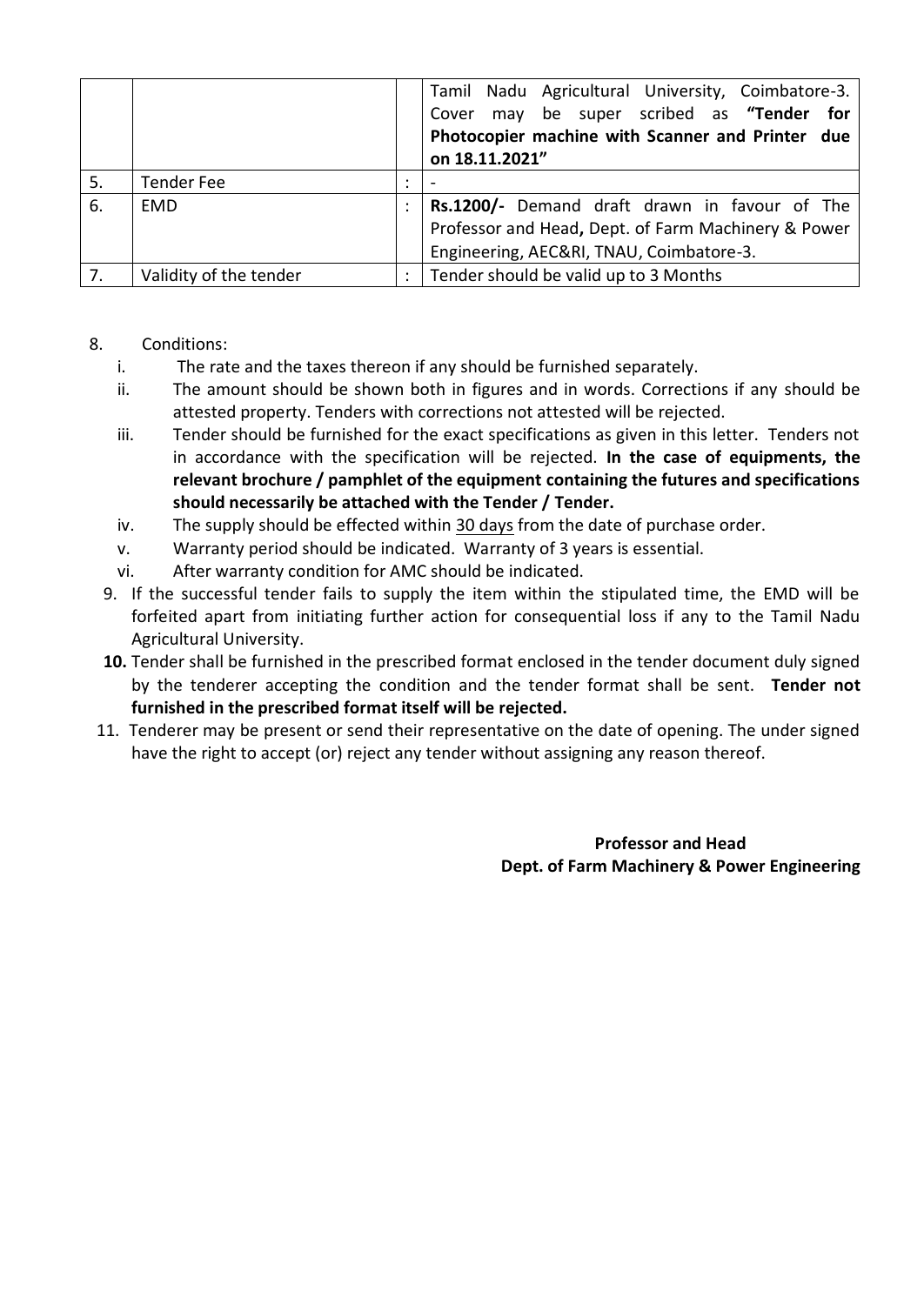#### **TAMIL NADU AGRICULTURAL UNIVERSITY**

## **Office of the Professor& Head Dept .of Farm Machinery & Power Engineering Agricultural Engg. College& Research Institute TNAU, Coimbatore – 641 003**.

#### **TENDER SCHEDULE**

Tenders for purchase of **"Photocopier machine with Scanner and Printer"** to Dept. of Farm Machinery & Power Engineering, Agricultural Engineering College & Research Institute, Tamil Nadu Agricultural University, Coimbatore 641 003.

| SI.No          | <b>Particulars</b>                                                                                                                                                                                                                                                                                                                                                                                                                                                                                                                                                                                                                                                                                               |              | Rate | <b>Amount</b> |  |  |
|----------------|------------------------------------------------------------------------------------------------------------------------------------------------------------------------------------------------------------------------------------------------------------------------------------------------------------------------------------------------------------------------------------------------------------------------------------------------------------------------------------------------------------------------------------------------------------------------------------------------------------------------------------------------------------------------------------------------------------------|--------------|------|---------------|--|--|
| $\mathbf{1}$   | Photocopier machine with Scanner and<br><b>Printer Specifications:</b><br>Print speed: 30(A4)/15(A3) CPM<br>Memory: 30 GB<br>Display: 10"LCD Colour display<br>Category: Copy, Print & Scan<br>Paper capacity : 1300 Sheets (3<br>Trays)<br>Toner capacity: 20,000 Copies<br>٠<br>Paper size : ASR to A3<br>Resolution: 1200 mm x 1200 mm<br>Zoom: Up to 300-400%<br>Automatic Duplex unit with RADF<br>$\bullet$<br>scanner<br>Power: 500 W<br>Interface: USB & Network<br>$\bullet$<br>Accessories necessary for operation<br>$\bullet$<br>and maintenance of the unit should<br>be provided and the list may be<br>given along the quote.<br>The rates may be quoted for the FOR<br>$\bullet$<br>destination. | $\mathbf{1}$ |      |               |  |  |
| $2^{\circ}$    | Origin (Indian/Imported)                                                                                                                                                                                                                                                                                                                                                                                                                                                                                                                                                                                                                                                                                         |              |      |               |  |  |
| 3              | Make & Model (Brand name to be specified)                                                                                                                                                                                                                                                                                                                                                                                                                                                                                                                                                                                                                                                                        |              |      |               |  |  |
| 4              | GST (Number should be indicated)                                                                                                                                                                                                                                                                                                                                                                                                                                                                                                                                                                                                                                                                                 |              |      |               |  |  |
| 5              | GST (%)                                                                                                                                                                                                                                                                                                                                                                                                                                                                                                                                                                                                                                                                                                          |              |      |               |  |  |
| 6              | <b>EMD Details</b>                                                                                                                                                                                                                                                                                                                                                                                                                                                                                                                                                                                                                                                                                               |              |      |               |  |  |
| $\overline{7}$ | Customs & Central Exercise duty (Imported items)                                                                                                                                                                                                                                                                                                                                                                                                                                                                                                                                                                                                                                                                 |              |      |               |  |  |